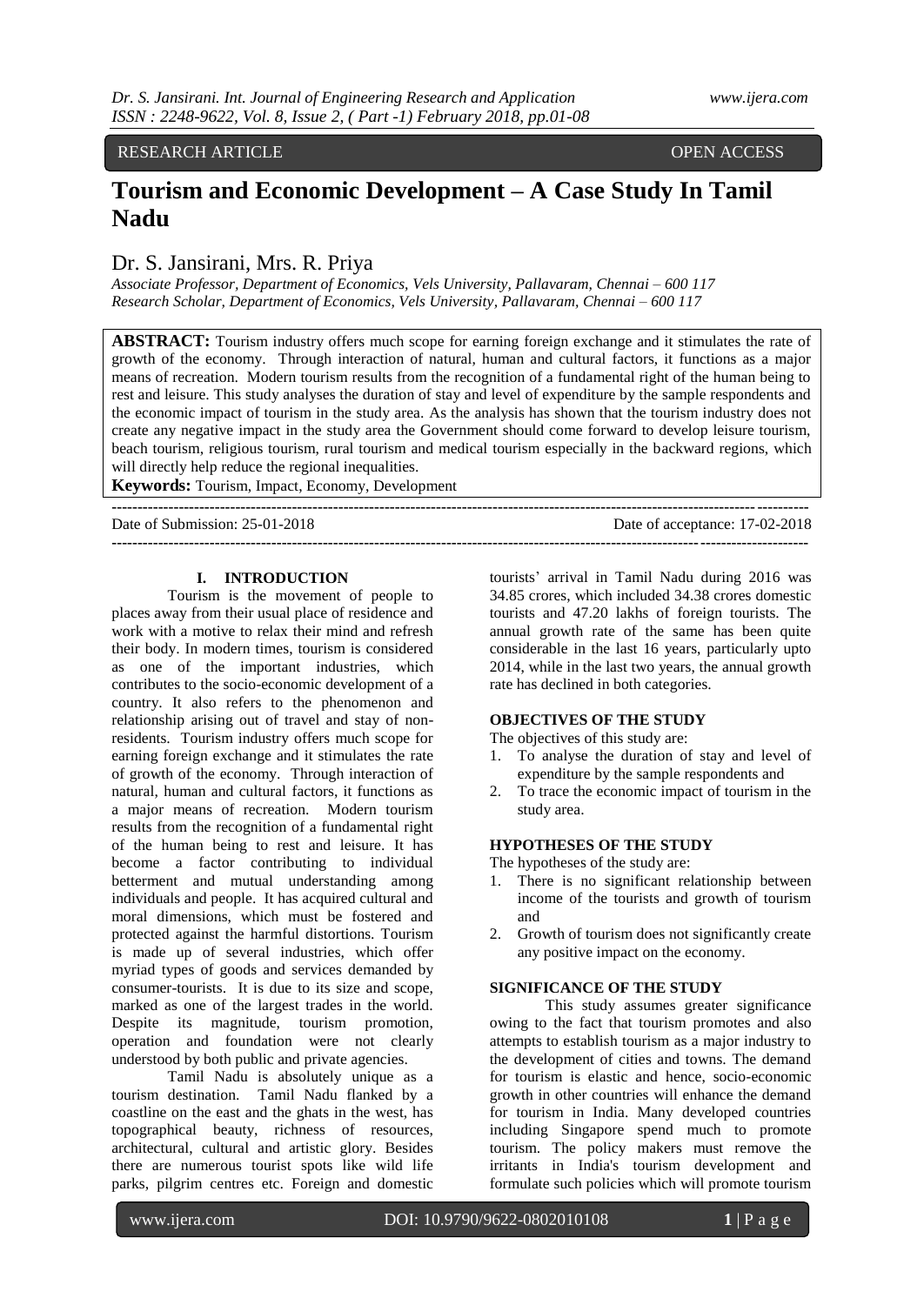and in turn will help improve socio-economic development of the country. All these suggest that the present study is a more significant one.

# **II. REVIEW OF LITERATURE**

Tourism may accelerate changes which are already underway in a community, but it does not by itself introduce changes. Tourism is contributing to changes in value systems, individual behaviour, family relationship, moral<br>conduct. creative expressions. traditional conduct, creative expressions, ceremonies and community organizations. Tourism is surely good for the country provided its effects are not harmful to the host population. India has not yet reached a stage where the harmful effects of tourism need to be deliberated upon (Kumar, 1992). 2

Hurray (1970) undertook a case study of Caribbean and analysed the growth and structure of Caribbean tourism and the role of government in the growth of Caribbean tourism and also analysed touristmultipliers and social costs and benefits in the Caribbean.

Jeningham (1972) indicates that tourism was born in the seventeenth century and English were the first to practice. Young and Turner (1973) give prominence in the seminal works based on the psychological, social and cultural effects of tourism. Pueblo (1973-1989) made field study and collected data for tourism management in New Mexico. Doxey (1976) examined the resentments, which may result from tourist-host interactions. Bevy (1977) presented a general overview of tourist development. Wall and Wright examined the environmental impact studies on tourism.

Coltman's (1981) contribution to the literature on tourism industry is highly praise worthy in the sense that it is considered one of the best contributions on tourism marketing. His work serves as a guide for tourism promoters, such as Governments, destination area, transports, channel of distribution - intermediaries - tourist agents, tour operators, suppliers such as hotels / lodges restaurants, are interrelated with each other to create successful tourism marketing.

Foster (1986) has found that tourism has been recognized as a source of employment. It is highly labour intensive industry offering employment to both semi - skilled and the unskilled. Being a service industry it creates employment opportunities for the local population. Besides, economic benefits to a country by way of foreign exchange earnings and employment generation. Tourism also makes a tremendous contribution to the improvement of social and political understanding (Bhatia, 1989).

Tourism is a painless procedure of transfer of real resource from industrially capital surplus

developed countries to low income developing countries. It is a very important source for maximizing foreign exchange earnings for not only developed counties of the world, but also the developing countries. Tourism is also being recognized as a source of employment. It is a highly labour intensive industry offering employment to both the semiskilled and unskilled (Kaul, 1994).

# **III. METHODOLOGY OF THE STUDY**

The type of survey usually adopted was the survey of the resident population of a tourist spots. Questions were posed to them on their perception of impact of tourism on them. Thirdly, the survey of visitors in the tourist spot is a quite popular method in case of foreign tourists. Under this method, data were collected either on the spot or at the time of their departure. Fourthly, a survey on establishment is conducted where the employees and the employers of such establishments are covered. The reliability of data provided by these establishments is limited because of the fact that employer always want to guard it as secret.

Primary data of the study have been collected from the sample tourists, hotel and shop owners, STD booth owners other service people such as transport operators, restaurant owners, guest house owners, auto drivers, temple officials of the area. Data collected from tourists include their income, expenditure in the places of visit, nature of commodities and services they bought, number of days of their stay, factors which attracted them to this area and factors which they consider as hurdles or irritants for their pleasant stay. Data on the amount of investment, number of people employed growth of business over the years, nature of commodities sold/ services rendered and their opinion on the growth of tourists, arrival have been collected from shop owners, STD booth owners, guest houses, hotels and restaurant owners, transport operators, temple officials, auto driver using a structured questionnaire, opinions of the residents on the impact of tourism on local area development have also been collected. Secondary data on the quantum of tourist's flow, Government expenditure and other measures to promote tourism have been collected from the Department of Tourism.

# **SAMPLE DESIGN**

Tourists have been selected on the basis of Scientific Sampling Method. The tourists who have travelled either through Indian Tourism Department Travel Bus or Tamil Nadu Tourism Department Travel Bus during the period from April to May 2017 alone constitute the universe. Sample has been drawn from those tourists. There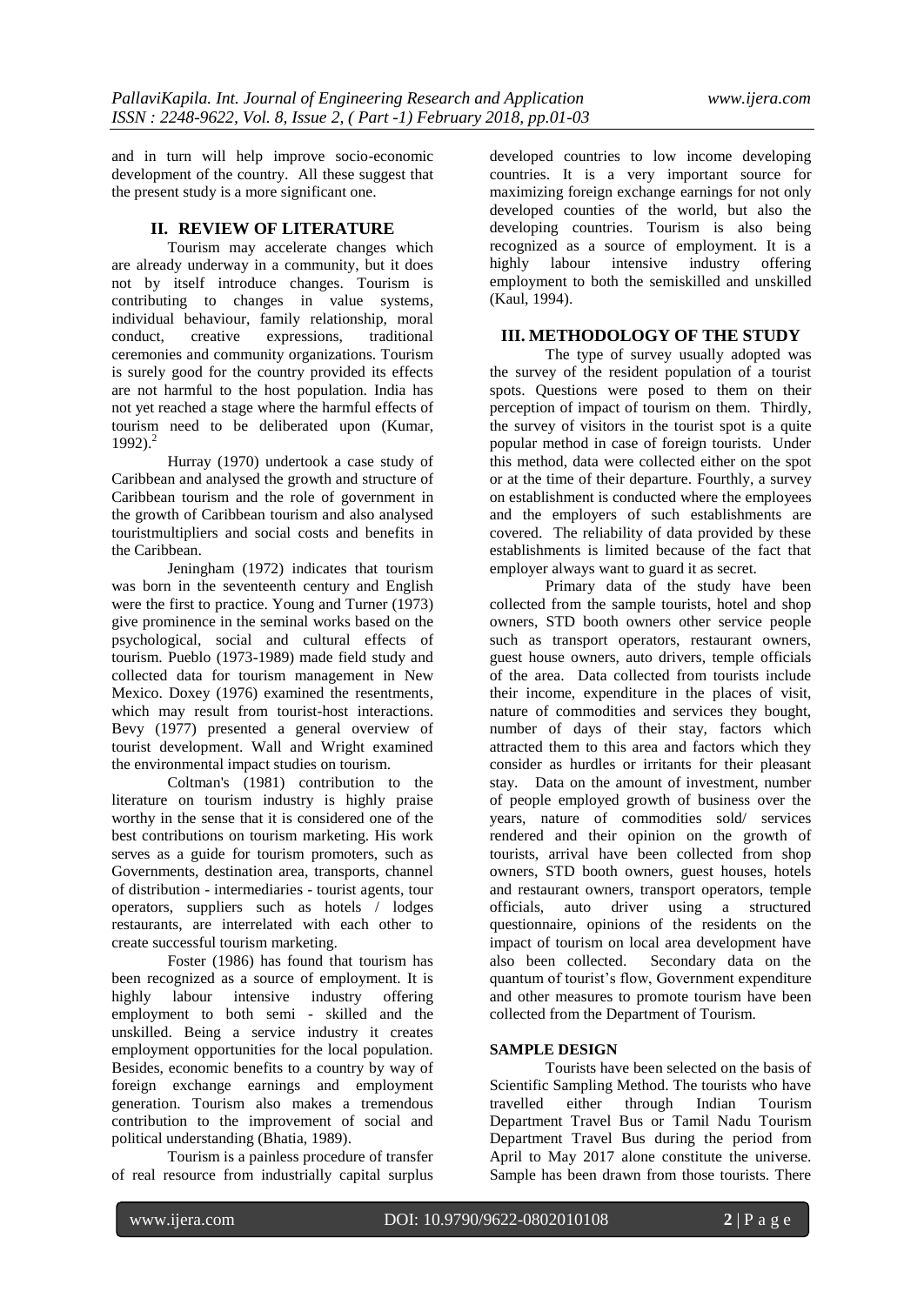are fluctuations in the number of tourists visiting the place either on the basis of days or seasons. Sixty foreign and domestic tourists have been selected each from Chennai and Mahabalipuram, of which twenty are leisure tourists, thirty are religious tourists, five are beach tourists and five are medical tourists. Fifty shop owners, forty transport operators, and twenty four guest house owners, sixteen auto drivers, ten STD booth owners twenty restaurant owners, twenty hotels owners, and ten temple officials each from Chennai and Mahabalipuram have been chosen as samples. Hence, in all 310 sample respondents have been chosen, comprising 120 tourists, 180 residents and ten temple officials, with proportionate weight to both Chennai and Mahabalipuram. Well-structured questionnaires have been used to collect data from all the respondents. Separate questionnaires have been used to account the investment growth over the year and their opinions about the problems in promoting tourism have also been collected.

# **IV. ANALYSIS OF DATA AND DISCUSSION**

The basic aim of the present study is to analyse various kinds of impact of tourism in Chennai and Mahabalipuram. The impact of tourism can be assessed from those people who are depending on this sector for their livelihood or whose major part of income is generated from this sector, apart from the tourists themselves. Thus, the sample respondents are categorised into tourists, residents and temple officials in the two locations. Residents include transport operators, guest house owners, telephone booth owners, shopkeepers, hoteliers, restaurant owners and auto drivers. The category-wise distribution of the sample respondents is shown in Table – 1.

**Table – 1:** Location, Category and Gender-wise Distribution of the Respondents

| Category        |                           |             |              | Lecation     |             |              |               |              |               |
|-----------------|---------------------------|-------------|--------------|--------------|-------------|--------------|---------------|--------------|---------------|
|                 |                           | Chennai     |              | abalinuran   |             | Tetal        |               |              |               |
|                 | М                         |             | Total        | м            | F           | Total        | м             |              | Total         |
| <b>Tourists</b> | 39<br>32.03               | 21<br>63.6  | 60<br>38.    | 39<br>(30.2) | 21<br>80.7  | 60<br>(38.7  | 78<br>(31.1)  | 42<br>(71.2) | 120<br>(38.7) |
| Residents       | BO <sub>1</sub><br>(65.6) | 10.<br>30.3 | 90<br>(58.1) | 85<br>65.39  | 19.3        | 90           | 165<br>(65.7) | 15<br>(25.4) | 139<br>(58.1) |
| Officials       | (2.4)                     | (6,1)       | 0.2          | (3.9)        | Nil         | (3,2)        | (5,2)         | (3, 4)       | 10<br>(3,2)   |
| TOTAL.          | 122<br>4199               | 35<br>(100) | 155<br>(199) | 129<br>(100) | 26<br>(100) | 155<br>(100) | 251<br>(100)  | 59<br>(190)  | 310<br>(100)  |

**Note:** M – Male and F – Female. Figures in brackets are column-wise percentages. **Source:** Field survey.

It indicates the distribution of sample respondents by category, location and gender. The total sample size of 310 sample respondents are taken from both Chennai and Mahabalipuram, by giving proportionate weightage to both these locations in every category of the respondents. That is, out of the 120 tourists, 60 tourists are taken from Chennai and the other 60 tourists from Mahabalipuram. Similarly, among the 180 residents, 90 each is taken from the two locations and five each are taken in the case of temple officials. In percentage terms, out of the 310 samples, tourists consists of 38.7 per cent (120 respondents), residents account for 58.1 per cent (180 respondents) and officials consist of 3.2 per cent (ten respondents). Since equal weightage is given to both Chennai and Mahabalipuram in the number of samples, the percentage of each category of respondents is also similar in both the locations.

The gender-wise classification of the sample distribution is however, different between the two locations. In Chennai, out of the 60 tourists, 39 are males and 21 are female tourists which accounts for 32.0 per cent and 63.6 per cent respectively in the gender-wise total in Chennai. Similarly, in the case of resident-respondents, there are 80 males (65.6 per cent) and 10 female (30.3 per cent) respondents and among the five officials, three are males and two are females.

In Mahabalipuram, the gender-wise percentage in the case of tourists is 30.2 and 80.7 for males and females respectively, 65.9 and 19.3 in the case of residents and 3.9 per cent for male officials, as there is no female official. Thus, out of the total 310 sample respondents, 251 are males and 59 respondents are females.

The age-wise distribution of the sample respondents is presented in Table – 2.

On the basis of the frequencies of the age levels of the sample respondents, age level is classified as follows: below or equal to 30, 31-40, 41-50 and more than 50. Among the 155 sample respondents in Chennai, 22.6 per cent (35 respondents) are in the age group of upto 30, of which 24 are tourists and 11 are residents. The highest distribution occurs in the age group of 31- 40 with 34.8 per cent of the sample (54 respondents) falling in this class. Among the 54 respondents, 20 are tourists, 33 are residents and there is one official in this age group. Similarly, there are 39 respondents (25.2 per cent) in the age group of 41-50, with 25 resident-respondents, 11 tourists and three officials. Finally, there are 27 respondents (17.4 per cent) who are in the age group of above 50 years, of which residents account for 21, with five tourists and one official.

**Table – 2:** Location, Category and Age-wise Distribution of the Respondents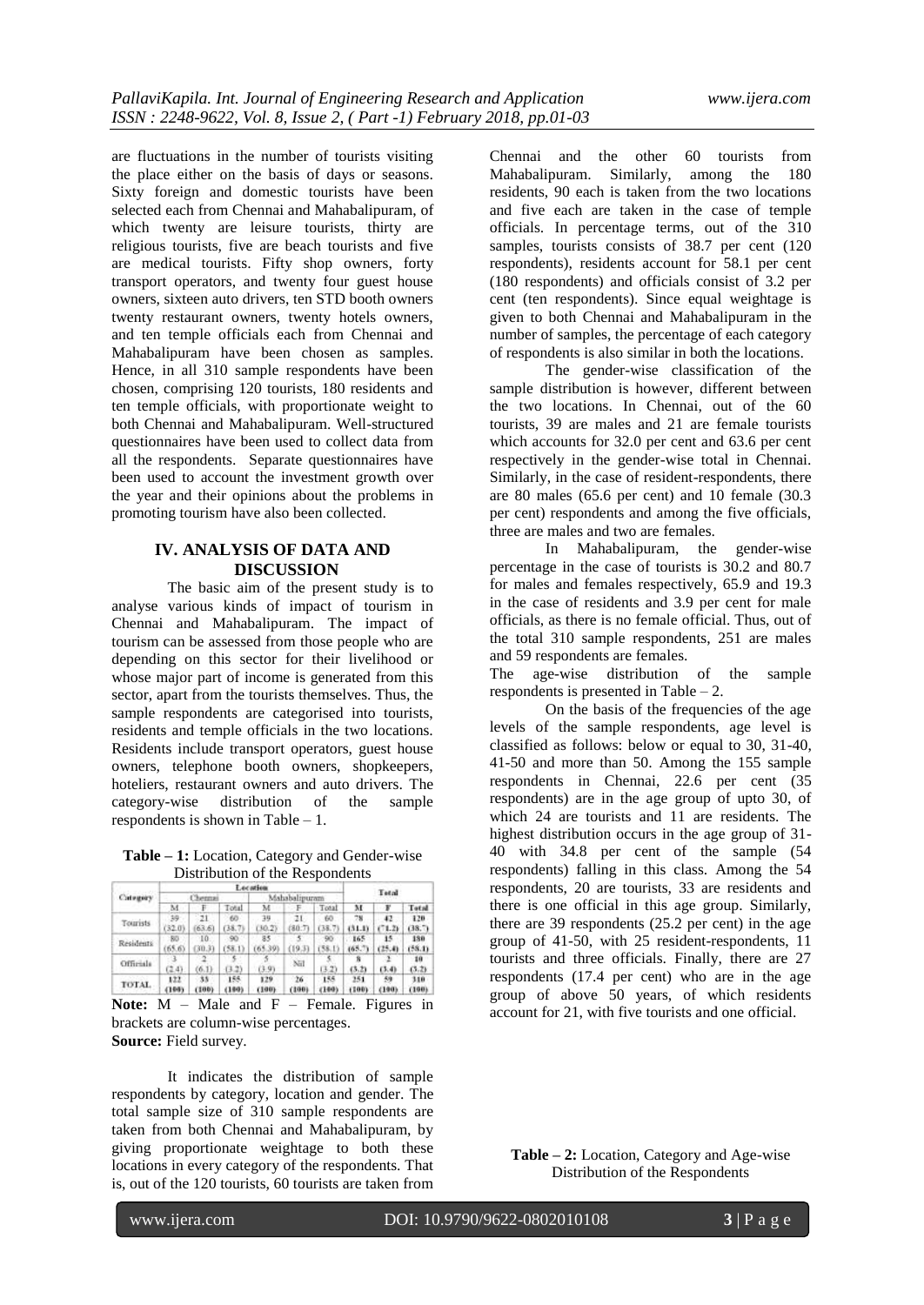| Lacation              |           |           | Cidogary   |           |           |  |
|-----------------------|-----------|-----------|------------|-----------|-----------|--|
|                       | Aze       | Tourists  | Residents  | Officials | Total     |  |
|                       | Upto 30   | 24 (40.0) | 11(12.2)   | Nil       | 35(22.6)  |  |
|                       | 31-40     | 20(33.3)  | 33 (36.7). | 1(20.0)   | 54 (34.8) |  |
| ξ                     | $41 - 50$ | 11 (18.4) | 25(27.8)   | 3 (60.0)  | 39 (25.2) |  |
|                       | Above 50  | 5(83)     | 21(23.3)   | 1(20.0)   | 27(17.4)  |  |
|                       | Tetal     | 69 (100)  | 90 (100)   | 5 (199)   | 155 (100) |  |
|                       | Upto 30   | 20 (33.3) | 18 (20.0). | Ni        | 58 (24.5) |  |
|                       | $31 - 40$ | 19(31.7)  | 39 (43.3)  | $-NII$    | 58 (37.4) |  |
| МАНАБА<br>ПРИВА<br>ø, | 41-50     | 16(26.9)  | 21(23.3)   | 5 (100)   | 42 (27.1) |  |
|                       | Above 50  | 5(8.3)    | 12(13,4)   | Nil       | 17 (11.0) |  |
|                       | Tetal     | 69 (100)  | 90 (100)   | 541001    | 155 (100) |  |

**Note:** Figures in brackets are location-wise percentages.

**Source:** Field survey.

In the case of Mahabalipuram also, the highest distribution occurs in the 31-40 age group with 58 respondents (37.4 per cent) out of the total of 155 samples. Among these 58 respondents, 19 are tourists and 39 are residents. In the age group of upto 30, there are 38 respondents (24.5 per cent), of which 29 are tourists and 18 are residents. Out of the 155 samples, 27.1 per cent (42 respondents) fall in the 41-50 age group and in that 16 are tourists, 21 are residents and five are officials. This clearly indicates that the sample respondents are distributed well among all the age groups and also in all the categories of respondents, except that of officials.

Educational qualification is another important social trait of the sample population. The level of qualification obviously differs among the respondents and the education-wise distribution of the respondents is shown in Table  $-3$ .

| Lacation        | Educational          |           | Tetal       |                  |           |
|-----------------|----------------------|-----------|-------------|------------------|-----------|
|                 | <b>Qualification</b> | Tuurista  | Residents   | <b>Officials</b> |           |
|                 | Upto SSLC            | 5(8.3)    | 32 (35.6)   | Nil              | 37 (23.9) |
| <b>CHENNAI</b>  | HSC                  | 4(6,7)    | 15 (16.7)   | Nil              | 19(21.1)  |
|                 | UG                   | 30 (50.0) | 32 (35.6)   | Nil              | 62 (49.9) |
|                 | PG                   | 16(26.7)  | 7(7.8)      | 1120.03          | 24(15.5)  |
|                 | Professional         | 5(8.3)    | 4(4,3)      | 4(80.0)          | 13(8.5)   |
|                 | Total                | 60 (198)  | 98 (100)    | 5 (100)          | 155 (160) |
|                 | Upto SSLC            | 6110.03   | 41 (45.5)   | Nil              | 47(30.3)  |
|                 | HSC                  | 3(5.0)    | $-22(24.4)$ | Nil              | 25(16.1)  |
| ä               | UG-                  | 31(51.7)  | 13(14.4)    | Nil              | 44 (28.4) |
| MAHABALI<br>pep | PG                   | 15(25.0)  | 9 (10.0)    | 2(40.0)          | 26(16.5)  |
|                 | Professional         | 5(8.3)    | 5(5.5)      | 3 (60.0)         | 13 (8.4)  |
|                 | Total                | 60 (100)  | 98 (180)    | 5(100)           | 155 (180) |

**Table – 3:** Location, Category and Educational Qualification-wise Distribution of the Respondents

**Note:** Figures in brackets are location-wise percentages. SSLC –  $10^{th}$  Standard; HSC –  $12^{th}$ Standard; UG – Under Graduation; PG – Post-Graduation.

**Source:** Field survey.

In Chennai, out of the 155 respondents, 23.9 per cent (37 respondents) are literate upto SSLC  $(10^{th}$  standard) level, of which 32 are residents and five are tourists. Among the 19 respondents (21.1 per cent) who are literate upto the higher secondary level (HSC) level, four are in the tourist category and the remaining 15 are residents. The maximum number of respondents is educated upto under graduation (UG) level with 62 respondents (40.0 per cent) falling in the class. Out of which 30 are tourists and 32 are residents. Those

who are educated upto the post-graduate (PG) level is 24 (15.5 per cent), of which more number occurs in the tourists category and one in the official category. Similarly, there are 13 respondents (8.5 per cent) with professional level of education, in which five are tourists and four each from the other two categories. This indicates that among the 60 tourist-respondents in Chennai, 50 per cent are with UG level of qualification, 16 with PG level and five respondents with professional level qualification. But, in the case of residents, out of the 90 respondents, 79 (87.9 per cent) are educated upto UG level or less.

In the case of Mahabalipuram, out of the 60 tourist-respondents, 31 (51.7 per cent) are educated upto UG level and 15 (25.0 per cent) are upto PG level. But, in the case of residents, out of the 90 respondents, as much as 41 (45.5 per cent) are literate only upto SSLC level and 22 (24.4 per cent) are literate upto higher secondary level. Thus, tow-thirds of the resident respondents are literate upto higher secondary level or less in Mahabalipuram. This shows that in Mahabalipuram, out of the 155 sample respondents, 47 (30.3 per cent) are literate upto SSLC, which 44 (28.4 per cent) are literate upto the UG level. This indicates differing levels of education among the respondents in the two locations.

Apart from the social characteristics of the sample respondents like gender-wise distribution, age structure, educational qualification and communities, the economic characteristic, viz., income level is a significant one which can portray the level of economic conditions of these sample respondents. The monthly household income-wise distribution of the sample respondents is given in Table  $-4$ .

**Table – 4:** Location, Category and Income Levelwise Distribution of the Respondents

| Location                | Monthly      |           |           |              |           |
|-------------------------|--------------|-----------|-----------|--------------|-----------|
|                         | Income (Rs.) | Tourists  | Residents | Officials    | Tatal     |
|                         | Upto 25000   | 23(38.3)  | 24(26.7)  | Nil.         | 47(30.3)  |
|                         | 25001-50000  | 18 (30.0) | [8(20.0)  | 2(40.0)      | 58 (24.5) |
| ENNAJ                   | 50001-75000  | 15 (21.7) | 26 (28.9) | 3 (60.0)     | 42 (27.1) |
| 몸                       | Above 75000  | 6 (10.0)  | 22(24.4)  | Nil          | 28(18.1)  |
|                         | Total        | 60 (100)  | 98 (190)  | 5(100)       | 155 (100) |
|                         | Upto 25000   | 23(38.3)  | 10(11.1)  | Nil :        | 33 (21.3) |
|                         | 25001-50000  | 18 (30.0) | 31 (34.4) | $3 - 160.01$ | 52 (33.5) |
| <b>МАНАВА</b><br>ШРИКАМ | 50001-75000  | 13 (21.7) | 28(311)   | 2 f40.01     | 43 (27.7) |
|                         | Above 75000  | 6 (10.0)  | 21(23.3)  | Nil          | 27(17.4)  |
|                         | Total        | 69 (100)  | 99 (100)  | 5(100)       | 155 (100) |

**Note:** Figures in brackets are column-wise percentages.

**Source:** Field survey.

The distribution of the 155 sample respondents in Mahabalipuram is mostly similar to that of Chennai. There are 33 respondents (21.3 per cent) in the monthly household income level of upto Rs.25000, in which there are 23 tourists and 10 residents. In the income group of Rs.25001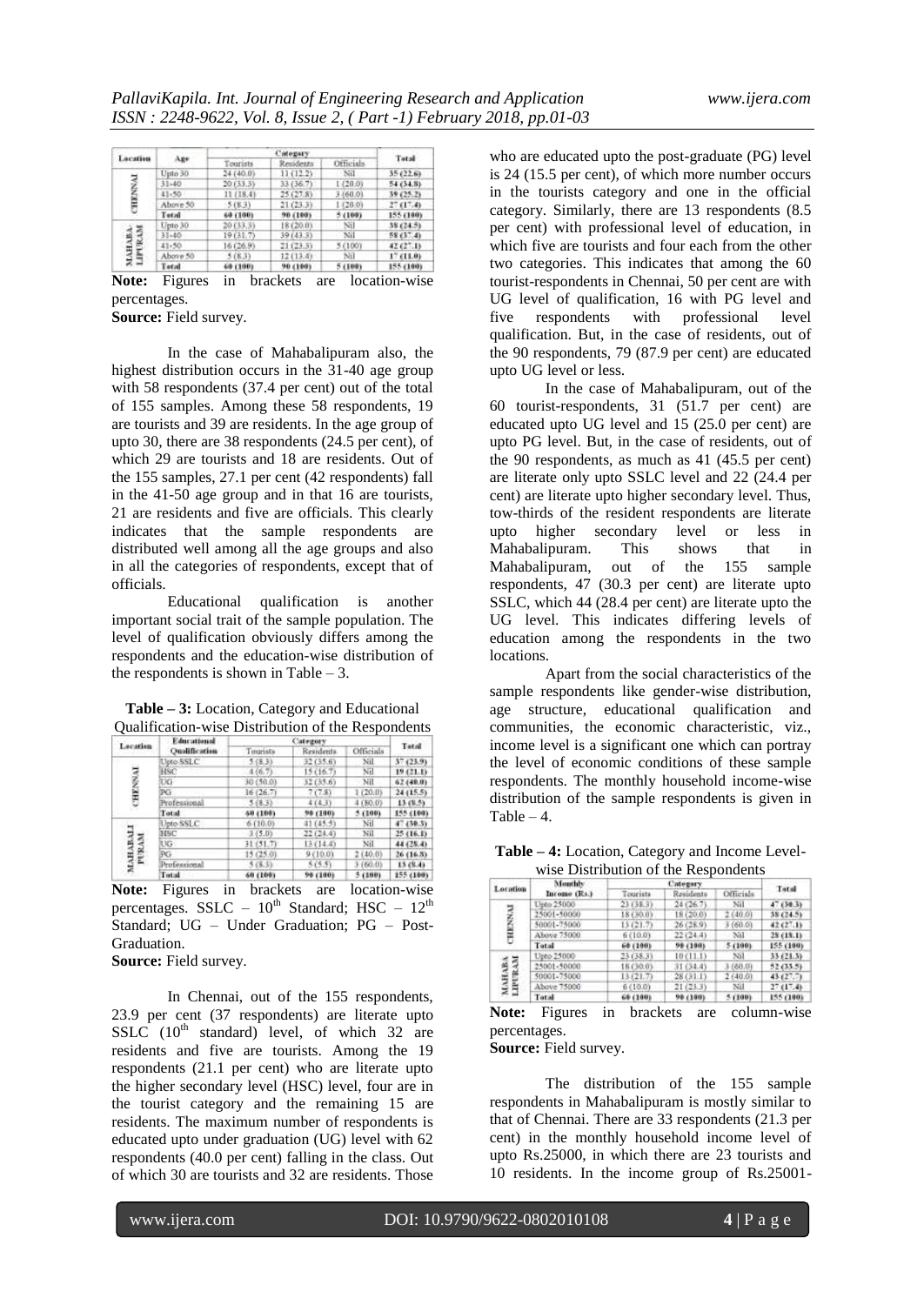50000, there are 52 respondents (33.5 per cent) which consist of 18 tourists, 31 residents and three temple officials. Similarly, there are 43 respondents (27.7 per cent) in the income group of Rs.50001- 75000, which is made up of 13 tourists, 28 residents and two officials and in the highest income group of more than Rs.75000, there are 27 respondents, in which six are tourists and 21 are residents. Thus, in the case of Mahabalipuram also, the distribution of respondents among the various income groups is well spread.

The monthly household income of the sample respondents adds some light to the analysis of the socio-economic characteristics of the sample respondents. But, naturally the levels of monthly household income levels differ among the respondents. In the Table – 6.7 the distribution of the sample respondents depending on their educational qualification and monthly household income is given.

#### **LENGTH OF STAY OF THE TOURISTS**

The total sample size of 310 respondents also includes 120 tourists, 60 each from Chennai and Mahabalipuram. To understand the social and economic impacts of the tourists, various information regarding their length of stay during a visit, number of time they visited Chennai, and the amount of their spending on tour as a percentage of their annual income have been gathered. The total number of tourists is classified into local tourists, tourists from other states and foreign tourists depending on their place of origin. In this section, the economic aspects of the tourists are analysed. To begin with, the length of the tourists' stay in the two locations is analysed with the help of Table – 5.

**Table – 5:** Place of Origin and Length of Stay-wise Distribution of the Respondents

| Place of Origin | I Day     | IN2D:     | <b>INSD</b> | SN4D or<br>more | Total     |
|-----------------|-----------|-----------|-------------|-----------------|-----------|
| Local           | 12 (31.6) | 4 (10.5)  | 16(42.1)    | 6(15.8)         | 38 (180)  |
| Other States    | 12 (26.1) | 5 (13.0)  | 478.71      | 24(52.2)        | 46 (100)  |
| Foreign         | 4(11.3)   | 12(33,3)  | 215,61      | 18/50.07        | 36 (100)  |
| TOTAL           | 25 (23.3) | 22 (18.5) | 22 (18.5)   | 48 (40.0)       | 120 (199) |

**Note:** 1N2D refers to One Night and Two Days and so on. Figures in brackets are row-wise percentages.

**Source:** Field survey.

The length of the tourists stay is classified as one day stay, stay for one night- two days (1N2D), two nights-three days (2N3D) and three nights-four days or more (3N4D). Table – 5 shows that out of the 120 tourist-respondents, 38 are local tourists, 46 belong to other states of India and the remaining 36 tourists are from other countries.

The classification of their duration of stay suggests that out of the 120 tourists, 28 (23.3 per cent) visit the location for a day of which only four belong to other countries, while 12 respondents each from local and other states fall in this category. In the next category of one night-two days, there are 22 tourists (18.3 per cent) in which again a majority of 12 tourists are foreign, whereas four and six tourists from local and other states respectively, stay that much longer. The number of tourists staying for two nights-three days is 22, in which the number of local tourists is the highest with 16, while four belong to other states and two are foreign tourists. The number of tourists who stay for three nights-four days or longer is 48 (40.0 per cent), in which the number of other states' tourists is the highest with 24, followed by 18 tourists and six local tourists.

Place of origin-wise classification of the tourists indicates that among the 38 local tourists, 12 tour for a day, while 16 tourists stay for two nights-three days. In the case of 46 tourists from other states, 24 tourists stay for the longest duration of three nights-four days or even longer, while 12 tourists visit only for a day. Among the 36 foreign tourists, 50.0 per cent of them stay for the longest duration as can be expected, though 12 tourists stay for one-two days.

Among the total 120 tourists, 60 tourists are taken from Chennai and the other 60 from Mahabalipuram. But it is quite common that those visiting Mahabalipuram also visit Chennai, since both these locations are not far-off and moreover, those who are coming from other states or other countries should reach Chennai first, to go to Mahabalipuram. Hence, it is obvious that all the 120 tourists must have visited to Chennai.

The economic impact of tourism can better be gauged by the amount spent by the tourists in the touring locations. The information regarding their amount of money spent on tour as a percentage of their annual income has been gathered which is presented in Table  $-6$ .

| <b>Table – 6:</b> Place of Origin and Tour Expenditure- |
|---------------------------------------------------------|
| wise Distribution of the Respondents                    |

| Place of Origin |           | Total     |           |           |           |
|-----------------|-----------|-----------|-----------|-----------|-----------|
|                 | Upto 10   | $10 - 20$ | $20 - 25$ | Above 25  |           |
| Local           | 8(21.1)   | 16(42.1)  | 12(31.6)  | 2(53)     | 35 (100)  |
| Other states    | 20143.5). | 16(34.8)  | \$(17,4)  | 2(4.3)    | 46 (100)  |
| Foreign         | 10(27.8)  | 8(22.2)   | 8(22.2)   | 10/27.87  | 34 (199)  |
| TOTAL.          | 38 (31.7) | 40 (33.5) | 28 (23.3) | 14 (11.7) | 120 (199) |

**Note:** Figures in brackets are row-wise percentages.

**Source:** Field survey.

It shows that out of the 120 tourists, 38 (31.7 per cent) spend upto 10 per cent of their annual income on tour, in which 20 are from other states, 10 from other countries and eight are local tourists. In the category of those who are spending between 10 and 20 per cent, there are 40 tourists (33.3 per cent) who consist of 16 local tourists,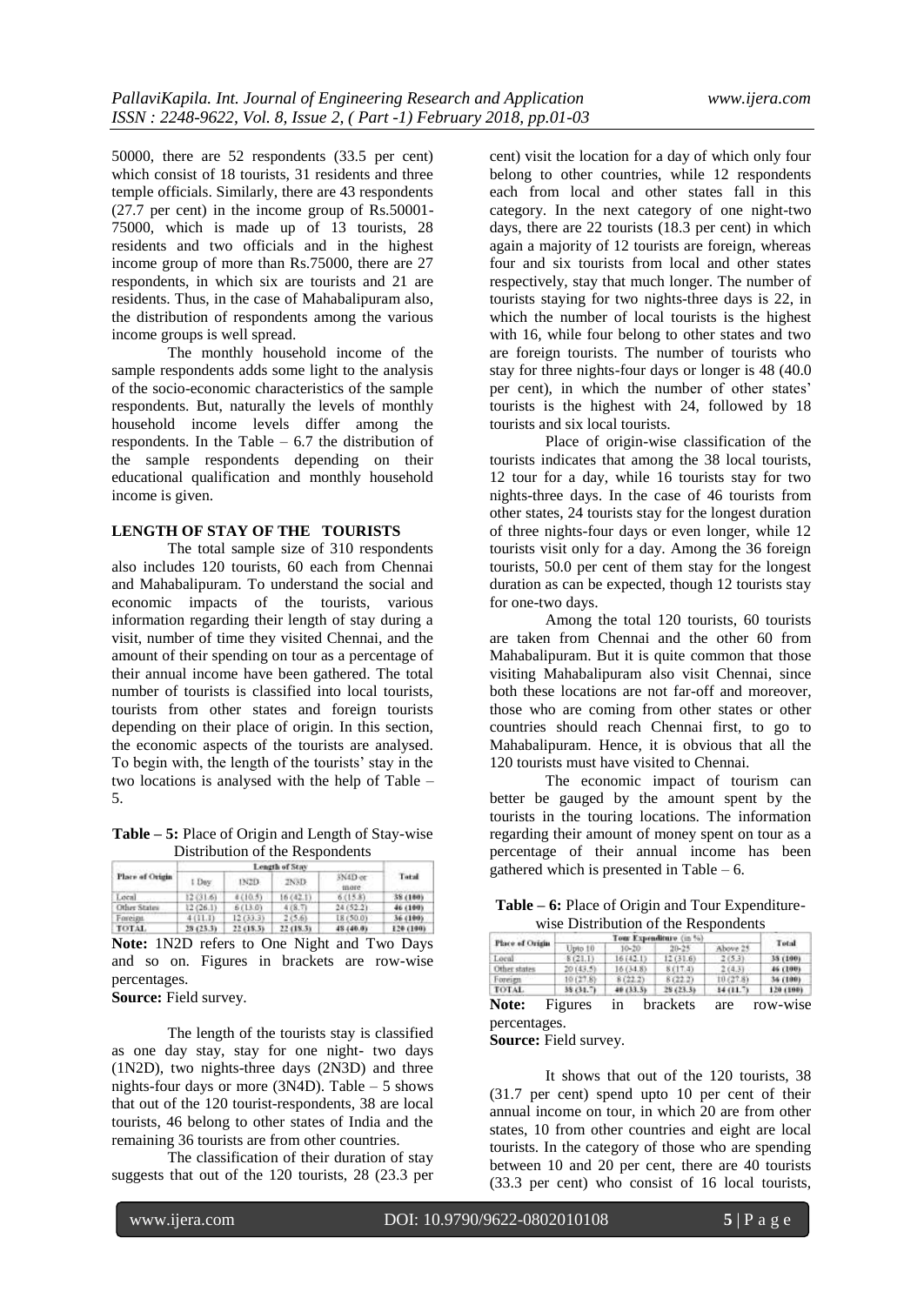another 16 from other states and eight are foreign tourists. There are 28 tourist-respondents in the category of 20-25 per cent of expenditure class in which local tourists account for 12, other states' tourists account for eight and another eight from foreign countries. This shows that the tourists spend considerable amount of their income on tour when they visit the two locations, viz., Chennai and Mahabalipuram. This will certainly help in improving the economic conditions of the residents and other persons who are involved in this sector in both the locations.

The duration of stay of the three categories of tourists also depends on their respective income levels. Depending on their monthly income levels, tourists will have to plan their stay duration as it involves considerable amount of expenditure. Thus, to understand the relationship between the monthly income levels of the tourists and their length of stay, the data are distributed on the basis of these two variables and presented in three tables separately for local tourists, tourists from other states and foreign countries.

The distribution regarding the monthly income level and the length of stay for the tourists from other states is presented in Table  $-7$ .

**Table – 7:** Monthly Income and Length of Staywise Distribution of the Respondents

|                       | Length of Stro |         |         |              | Tetal    |  |
|-----------------------|----------------|---------|---------|--------------|----------|--|
| <b>Monthly Income</b> | 1 day          | 1N2D    | 2N3D    | 3N4D or more |          |  |
| Upto 25600            | 2(16.7)        | Nil:    | 4(33.3) | 6150.01      | 12 (100) |  |
| 25003-50000           | 6(333)         | 4(22.2) | Nil     | \$(44.4)     | 15 (100) |  |
| 50001-75000           | 2(20.0)        | Nil     | Nil     | \$180.01     | 10 (199) |  |
| Ahove 75000           | 2(33.3)        | 2(33.3) | Nil     | 2(33.3)      | 6 (100)  |  |
| TOTAL                 | 12(26.1)       | 6(13.0) | 4(8.7)  | 24 (52.2)    | 46 (100) |  |

percentages.

**Source:** Field survey.

In this category of tourists, there are 46 tourists in total, out of which 12 tourists earn upto Rs.25000 per month. Among them, two tourists visit the location only for a day, four stay for two nights-three days, while six tourists stay for the longest duration. In the income class of Rs.25001- 50000, out of the 18 tourists the highest number of tourists occurs in the class of the longest stay period. There are eight tourists in the three nightsfour days or more, six stay for lowest time, while four tourists stay for one night-two days. In this category of tourist also, there seems to be a positive relationship between the monthly income level and the length stay, since as the income level increases, the proportion of tourists staying for longer duration also increases. This is particularly true, when it is compared to that of the local tourists, where the length of stay is longer among the tourists from other states than that of the local tourists. Thus, there are six tourists in the income

class of above Rs.75000, out of which two stay for the longest period and in the second highest income class of Rs.50001-75000, out of the ten tourists, as many as eight stay for the longest time period.

When the distribution is taken length of stay-wise, out of the 46 tourists, 12 (26.1 per cent) stay for the lowest duration in which there are tourists from all the income classes. As the duration of stay increases, there are more tourists from the higher income classes, again with the exception of the highest income class of above Rs.75000. Moreover, in the longest duration of stay of three nights-four days or longer, there are 24 tourists (52.2 per cent), in which the highest number of tourists occurs in two income classes, viz., Rs.25001-50000 and Rs.50001-75000 with eight tourists, while there are only two tourists from the highest income class.

#### **V. SUMMARY STATISTICS**

The analysis in the previous sections has been done on the basis of frequency and ratio distribution pertaining to various aspects of the sample respondents. Ratio analysis which is done using the class intervals will not provide accurate data regarding the variables like monthly income level of the respondents, their total household income, age level and also the proportion of money spent on tour. Descriptive statistics which include mean, minimum, maximum and also standard deviation are capable of providing some more detail on such variables. In this section, the analysis is done by using the descriptive statistics on some of the variables pertaining to different categories of respondents. To begin with, the descriptive statistics regarding the age, income levels as well as the percentage of amount spent on tour are provided for the two locations separately in Table – 8.

**Table – 8:** Summary Statistics

| Location       | Variable          | Мези    | Min    | Max    | SD <sub>1</sub> |
|----------------|-------------------|---------|--------|--------|-----------------|
|                | Aze               | 42.5%   | $-26$  | 61     | 12.95           |
| <b>CHENNAL</b> | Respondent Income | 37552.6 | 20000  | 95000  | 2246.5          |
|                | Total Income      | 55248.7 | 25000  | 120000 | 2106.2          |
|                | Tour Expenditure  | 142589  | 6000   | 28000  | 3321.5          |
|                | Aze               | 44.8    | $24 -$ | 74.    | 11.25           |
| <b>MAHABA-</b> | Respondent Income | 25254.0 | 15000  | 55000  | 1987.6          |
| LIPURAM        | Total Income      | 46548.9 | 22000  | 65600  | 2053.6          |
|                | Tour Expenditure  | 10582.6 | 4500   | 17500  | 3025.9          |

**Source:** Computed from field survey data.

The disaggregated data on tourists from the two locations of Chennai and Mahabalipuram provide some more insight into the existing differences between them in these two locations. For instance, the mean age levels of the tourists in the two locations, their monthly income level, total household income and more importantly the expenditure made by them on tour all bring out the underlying differences among these two categories of tourists.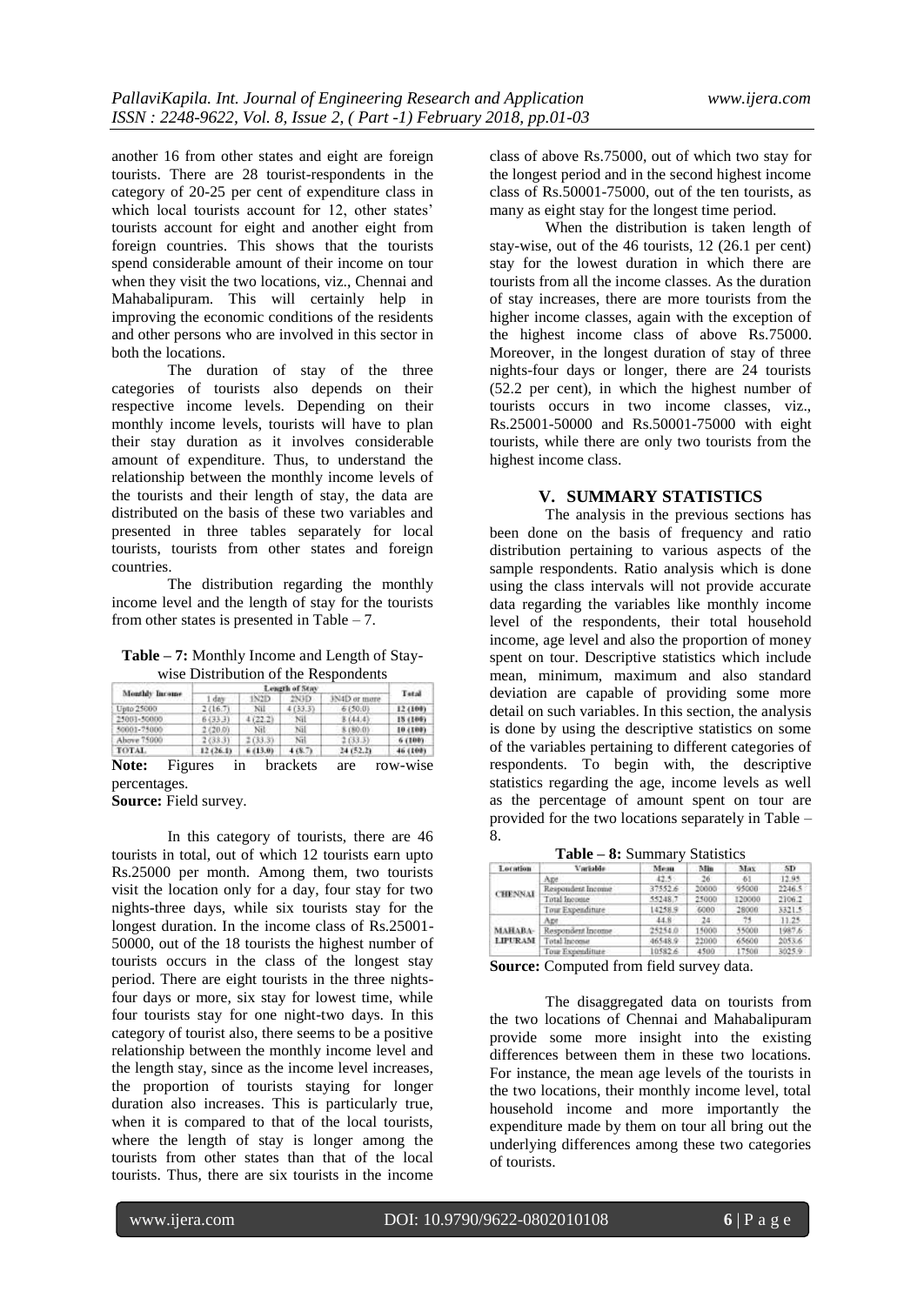The mean age level of the tourists in Chennai is 42.5 as against 44.8 in the case of Mahabalipuram tourists. The mean respondent income scores of the tourists in the two locations are Rs.37552.6 and Rs.25254.0 respectively. Similarly, the levels of minimum and maximum income also differ between them. In the case of Chennai tourists, the minimum level of respondent income is Rs.20000 and the maximum level is Rs.95000 as against Rs.15000 and Rs.55000 respectively for the Mahabalipuram tourists. The mean scores of total household income level for the two categories of tourists are Rs.55248.7 and<br>Rs.46548.9, while there are considerable there are considerable differences in the levels of minimum and maximum income scores too. The table also provides the mean scores of tour expenditure made by the tourists in the two locations, which are Rs.14258.9 and Rs.10582.6 in Chennai and Mahabalipuram respectively. The Chennai tourists spend a minimum of Rs.6000 with a maximum of Rs.28000, while in the Mahabalipuram tourists spend Rs.4500 and Rs.17500. This descriptive analysis clearly brings out the differences that exist between the tourists belonging to the two locations.

# **TESTING OF HYPOTHESES**

**Hypothesis One:** There is a positive and direct relationship between income of the tourists and growth of tourism.

Growth in the quantum of tourism is based on the income level of the tourists concerned, apart from the development of tourism-based infrastructure. At the all-India level, the tremendous growth achieved particularly in the number of domestic tourists can also be linked to the faster rate of increase in the personal disposable income in the recent past. In the study area also, secondary data relating to the number of tourists arrival indicates that it has been growing. Hence, it becomes pertinent to analyse and verify the nature of relationship between income level of the tourists and the growth of tourism. So, the opinions regarding this relationship have been sought from the 120 tourist-respondents. Their opinions and the Chi-square test result are presented in Table – 9. The null hypothesis is stated as follows:

**Table – 9:** Testing the Relationship Between Tourists' Income Level and Growth of Tourism

| Opinions          | C'arrest | $y'' -$ value | $p -$ visitre |
|-------------------|----------|---------------|---------------|
| Strongly Disagree |          |               |               |
| Disagree          |          |               | 0.000         |
| Undecided         |          |               |               |
| Atter             | 43.      | 130.917***    |               |
| Strongly Agree    | 64       |               |               |
| Total             | 120      |               |               |

Note: \*\*\* indicates 1 percent level of significance. **Source:** Computed from field survey data.

The result indicates that among the sample tourists, only three strongly disagree about the

positive link between the two variables, while two more tourists disagree. Among the remaining 115 tourists, eight are undecided, while 43 agree that there is a positive and direct link between tourists' income and their arrival. But, as many as 64 tourists strongly agree that this sort of relationship does exist. Given this kind of distribution, the Chisquare value is highly significant (1 per cent level) and hence, the null hypothesis is rejected. This implies that there is a strong, positive and also significant relationship between the income level of the tourists and growth of tourism.

**Hypothesis Two:** Growth of tourism significantly creates positive economic development in the host country.

Growth of tourism generally creates positive economic impact in the host country by creating employment, increasing the income levels of the residents and also by earning sizeable amount of foreign exchange. In order to verify whether tourism creates any positive impact on the economy, the opinions of all three categories of respondents have been sought. These opinions are tabulated in Table  $-10$  along the test result. The null hypothesis is as follows:

#### **H0: Growth of tourism does not create any positive development on the economy.**

| <b>Table – 10:</b> Economic Impact of Tourism in the |
|------------------------------------------------------|
| Study Area                                           |

| <b>Opinions</b>   | Count | $s^2 = v$ idite | - Value |  |  |
|-------------------|-------|-----------------|---------|--|--|
| Strongly Disagree |       |                 |         |  |  |
| Disarree.         |       | 195.242***      | 0.000   |  |  |
| Undecided         |       |                 |         |  |  |
| Agree.            |       |                 |         |  |  |
| Strongly Agree    | 24    |                 |         |  |  |
| Tetal             | 310   |                 |         |  |  |

Note: \*\*\* indicates 1 percent level of significance. **Source:** Computed from field survey data.

Opinions of the respondents suggest that 277 out of 310 sample respondents either agree or strongly agree with the preposition that there is a positive economic development of tourism and the Chi-square value is significant at 1 per cent level. Thus, the null hypothesis is rejected and hence, it can be stated that there is a significant relationship between the growth of tourism and the growth in employment and income levels.

# **VI. CONCLUSION**

As the analysis has shown that the tourism industry does not create any negative impact in the study area the Government should come forward to develop leisure tourism, beach tourism, religious tourism, rural tourism and medical tourism especially in the backward regions, which will directly help reduce the regional inequalities. Moreover, there are many tourists attractions in